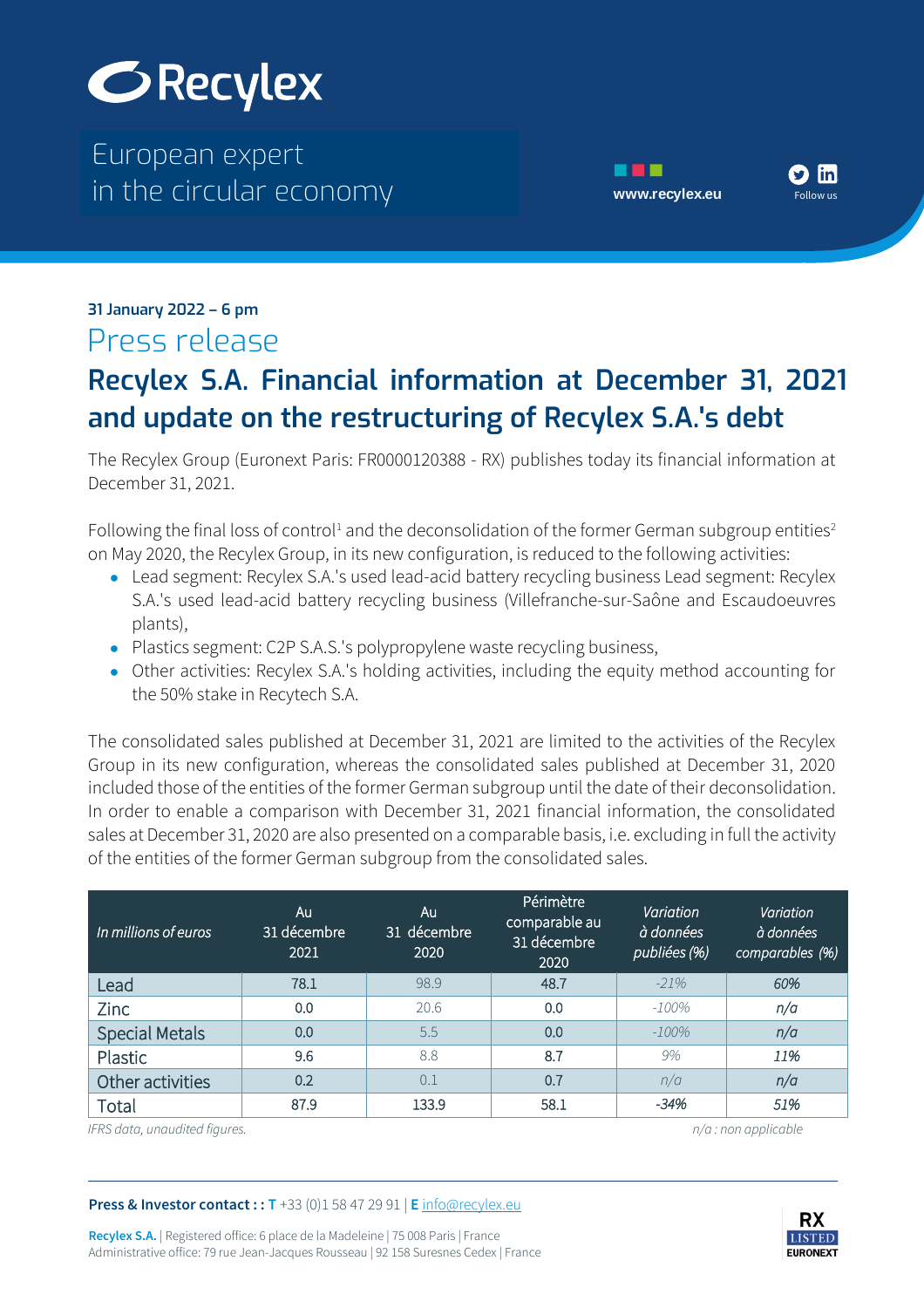

**Recylex S.A. Financial information at December 31, 2021 and update on the restructuring of Recylex S.A.'s debt** | Communiqué de presse | 31 January 2022 | Page 2 sur 8

*\*Rounding effect.*

#### **1. Trend in metal prices at December 31, 2021 (in euros)**

| In euros per ton             | Average at December 1<br>31, 2021 | Average at December<br>31, 2020 | Change<br>(%) |
|------------------------------|-----------------------------------|---------------------------------|---------------|
| Lead price                   | 1,863                             | 1,598                           | $+17%$        |
| $\epsilon$ /\$ exchange rate | L.1836                            | 1412                            | $+4%$         |

*Source: London Metal Exchange.*

The average lead price for 2021 was €1,863, up +17% compared to the average for the same period in 2020.

Expressed in dollars, the average lead price in 2021 was \$2,202, up +21% compared with the average for 2020. At the same time, the €/\$ exchange rate also increased over the period (+4% compared to 2020), mitigating the increase in the lead price expressed in euros to around +17%.

### **2. Breakdown of consolidated sales at December 31, 2021 relative to December 31, 2020**

Consolidated sales at December 31, 2021 amounted to €87.9 million.

#### *2.1 Lead segment*

The Lead segment accounted for 89% of consolidated sales at December 31, 2021, and includes sales from Recylex S.A.'s two used lead-acid battery recycling plants.

Sales reached €78,1 million at December 31, 2021, up sharply compared with the consolidated sales on a comparable basis for the same period in 2020 (+60%).

During 2021, Recylex S.A. recycled approximately 86,500 tons of used lead-acid batteries, a volume that sharply increased compared with the same period of 2020 (+42%), mainly due to:

- A first half of 2020 heavily impacted by the effects of the SARS-CoV-2 health crisis, which led the Nordenham smelter (then operated by the former Group subsidiary - Weser-Metall GmbH) and the battery recycling sites to shut down their operations<sup>3</sup>, which weighed heavily on the volumes of used lead-acid batteries recycled by Recylex S.A. ;
- Sustained activity over the last three quarters of 2021, with higher volumes of secondary materials sold than those observed over the last three quarters of 2020. In particular, lead

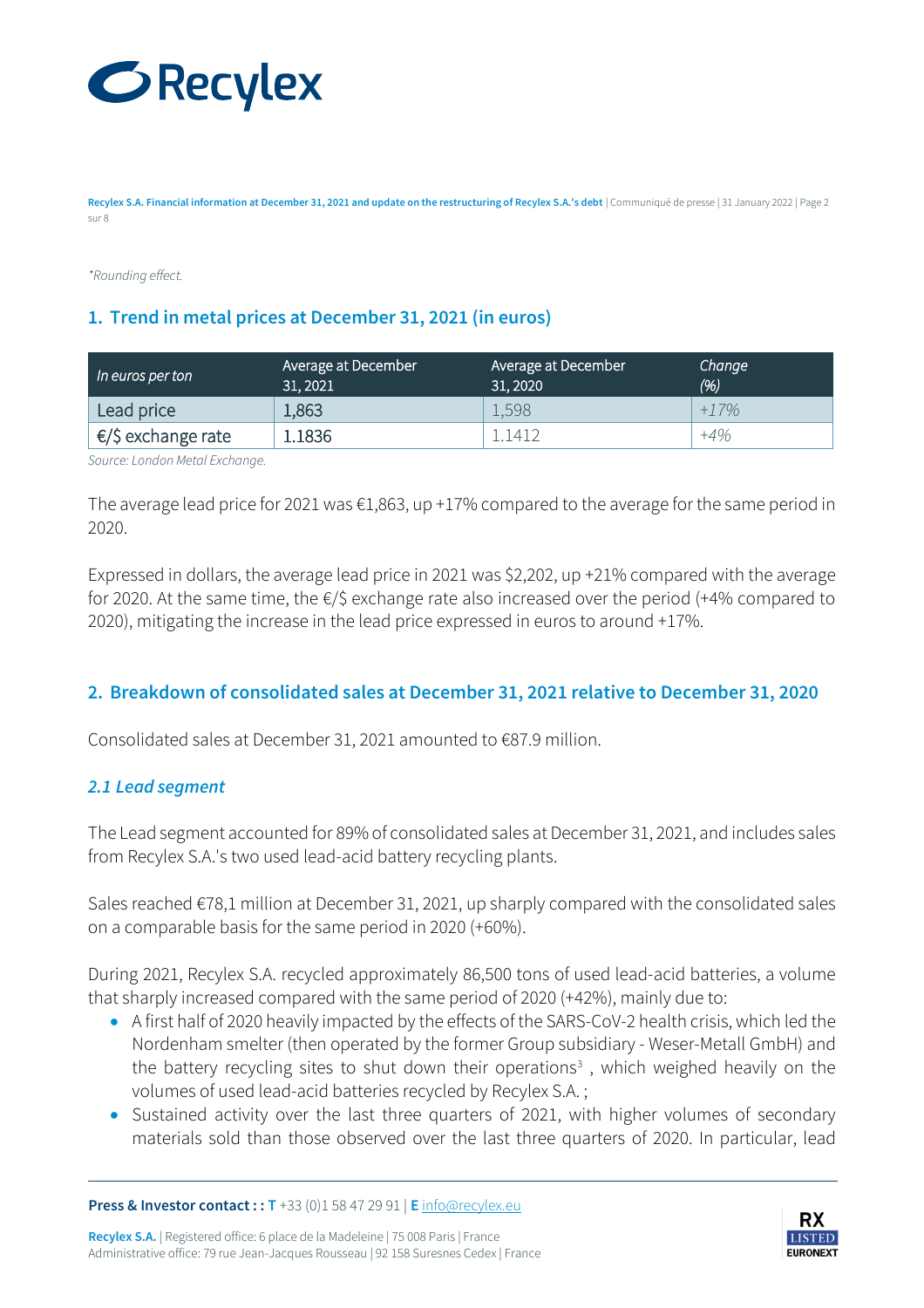

**Recylex S.A. Financial information at December 31, 2021 and update on the restructuring of Recylex S.A.'s debt** | Communiqué de presse | 31 January 2022 | Page 3 sur 8

segment sales for the fourth quarter of 2021 amounted to €18.2 million, compared with €13.0 million for the fourth quarter of 2020.

In addition, the sharp rise in the price of lead over the year 2021 has reinforced the growth in sales linked to the volumes recycled and sold.

The Villefranche and Escaudoeuvres used lead-acid battery recycling plants continue to supply the Nordenham Metall GmbH smelter (a former Recylex Group subsidiary whose assets were taken over by Glencore International AG in August 2021). This smelter is now Recylex S.A.'s main customer. At December 31, 2021, sales to the Nordenham smelter accounted for 90% of the lead segment's sales, reflecting the company's very high dependence on this customer.

Despite the efforts made over the past two years, Recylex S.A. has not yet succeeded in finding significant new outlets for its products from the recycling of used lead-acid batteries in order to reduce this customer dependence. In fact, as the recycling process for used lead-acid batteries in the two sites in France was originally designed as an integral part of the secondary materials recovery chain by the former subsidiary Weser-Metall GmbH in Germany, it appears that major industrial changes in the used battery recycling process would have to be made in order to be able to target other potential customers and market segments. In this context, maintaining the commercial relationship with the Nordenham smelter, currently operated by Nordenham Metall GmbH (Glencore International AG Group), remains essential in order to ensure short- and medium-term activity<sup>4</sup> and thus enable the business to continue, whether by Recylex S.A. or by a third party purchaser (see paragraph 3 below). It should be noted that Recylex S.A. does not currently have any contracts guaranteeing the volumes of materials to be purchased by Nordenham Metall GmbH. Recylex S.A.'s business and cash-generating capacity are therefore highly exposed to fluctuations in Nordenham Metall GmbH's business.

### *2.2 Plastic segment*

The Plastics segment accounted for 11% of consolidated sales at December 31, 2021, and covers the activities of C2P S.A.S.

Consolidated sales totaled €9.6 million at December 31, 2021, a sharp increase (+11%) compared to consolidated sales at December 31, 2020 on a comparable basis. This increase was mainly due to the effects of the SARS-CoV-2 health crisis, which led C2P S.A.S. to temporarily stop its operations during the second quarter of 2020<sup>3</sup>.

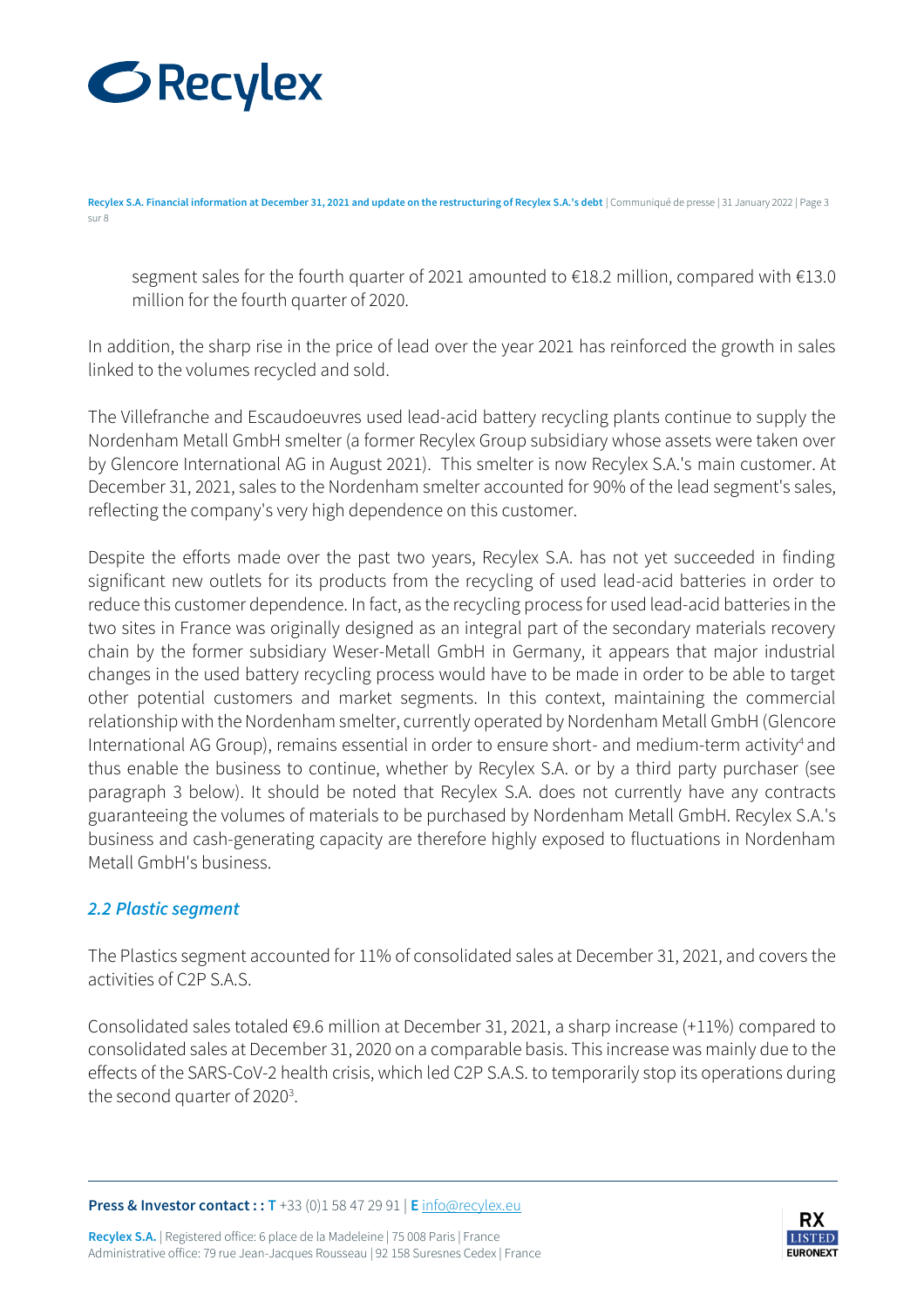

**Recylex S.A. Financial information at December 31, 2021 and update on the restructuring of Recylex S.A.'s debt** | Communiqué de presse | 31 January 2022 | Page 4 sur 8

While the beginning of 2021 was marked by a favorable context for the recycled raw materials industry due to the increase in virgin polypropylene prices, the recycled polypropylene activity suffered in 2021. Indeed, most of 2021 was impacted by the slowdown in the automotive market, which was disrupted by the shortage of components affecting this sector.

Sales in the Plastics segment in the fourth quarter of 2021 amounted to  $\epsilon$ 2.2 million, down 22% compared to the fourth quarter of 2020.

## **3. Update on the restructuring of Recylex S.A.'s debt**

At December 31, 2021, the Company's net financial debt amounted to €47.6 million (excluding IFRS 16 lease debt) and breaks down as follows:

- The €16 million loan (€18.2 million including capitalized interest) granted by Glencore International AG to Recylex S.A. in 2014. Recylex S.A. obtained an extension of the conditional waiver of its right to declare the loan immediately due and payable until April 15, 2022 at the latest (previously January 31, 2022) 5 ;
- The debt related to the European Commission's fine for an amount of €25.6 million, including interest on suspended maturities. In September 2020, the Company temporarily suspended payment of the fine and entered into discussions with the European Commission. Outstanding maturities amount to €2.2 million at December 31, 2021;
- The claw back clause under the 2005-2015 continuation plan for an amount of  $\epsilon$ 4.1 million<sup>6</sup>. The amounts due under this debt amount to €3.7 million at December 31, 2021, with Glencore International AG as the main creditor for an amount of €3.5 million. Recylex S.A. has obtained from Glencore International AG a conditional waiver until April 15, 2022 of its right to declare this debt immediately due and payable on the same terms as the temporary waiver of its right to declare the €16 million loan due and payable, as described above;
- The rescheduled debt to Glencore International AG due in 2026, arising from the Recylex S.A. continuation plan for an amount of €5.1 million.

In addition, the Company's net financial debt will be potentially impacted and aggravated by the decision of the Marseille Administrative Court of May 26, 2021. At first instance, the Marseille Administrative Court ordered Recylex S.A., jointly and severally with Retia, to pay SNCF Réseau a provisional amount of €5.7 million for the "global refurbishment" of the railways public domain near the Estaque sector. The two companies will also have to pay the surplus, up to €63.3 million, as and when SNCF Réseau calls for funds<sup>7</sup>. Recylex S.A. intends to challenge this decision by any legal means deemed appropriate, both on substance and on its payability, and has accordingly lodged an appeal

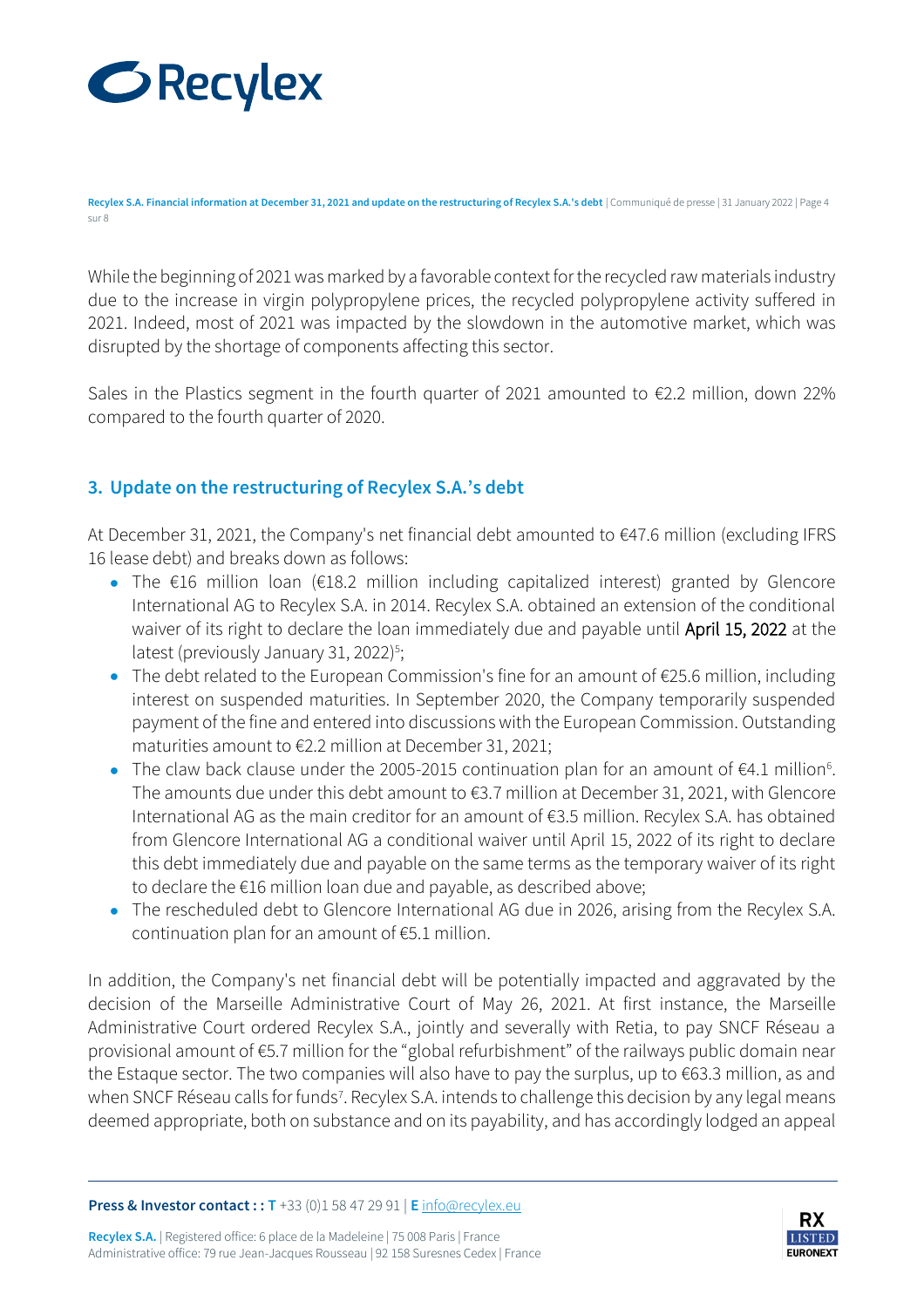

**Recylex S.A. Financial information at December 31, 2021 and update on the restructuring of Recylex S.A.'s debt** | Communiqué de presse | 31 January 2022 | Page 5 sur 8

against this decision on July 22, 2021. In addition to this appeal, Recylex S.A. filed a request for a temporary suspension of execution on October 29, 2021.

At December 31, 2021, Recylex S.A.'s cash and cash equivalents amounted to €5.4 million.

As a reminder, Recylex S.A. is facing a number of debts and liabilities inherited from its industrial past, some of which are described above. Environmental provisions relating to the rehabilitation of the Estaque site and former mining sites amount to €13.4 million at December 31, 2021.

The amounts and maturities of these debts and liabilities are disproportionate to the current scope of the Group's activities. Despite the current favorable context of lead prices and the sustained demand for secondary materials from the Nordenham smelter for the treatment of used lead-acid batteries, the Group's capacity to generate cash remains incompatible with the repayment of these debts and liabilities.

Following discussions with the Group's main creditors, namely Glencore International AG and the European Commission, Recylex S.A. has initiated in 2021 an asset disposal process. As a reminder, the Group has mandated the investment bank ODDO-BHF to assist it in its process of selling its used lead-acid battery and/or polypropylene recycling activities, the priority being to preserve the jobs associated with these activities and to restructure the debt<sup>8</sup>.

The progress of the ongoing processes highlights the following aspects:

- Recylex S.A. has received expressions of interest from several players operating in businesses related to the recycling of used lead-acid batteries and polypropylene. The Company is pursuing discussions with these interested parties as part of a competitive and structured disposal process, with a view to a partial or total takeover of the recycling business. Nevertheless, in view of the level of indicative offers already received to date, it is clear that most of the existing debt will have to be waived by the creditors in very significant amounts.
- Recylex S.A. has also received expressions of interest from investors regarding its 50% stake in Recytech S.A. As the level of offers received at this stage is well below the value of the commitments given by Recylex S.A. to Glencore International AG under the first and secondranking pledges of Recytech S.A.<sup>9</sup> shares, it is clear that any proceeds from the sale of the shares will be fully absorbed by these commitments, which amount to €61 million at December 31, 2021. Thus, without significant debt waivers by Glencore International AG, the question of restructuring the debt of the other creditors would remain unresolved.
- Recylex S.A. has also initiated a process to sell the Estaque site, which has been the subject of an environmental rehabilitation program for several years. In view of the indicative offers

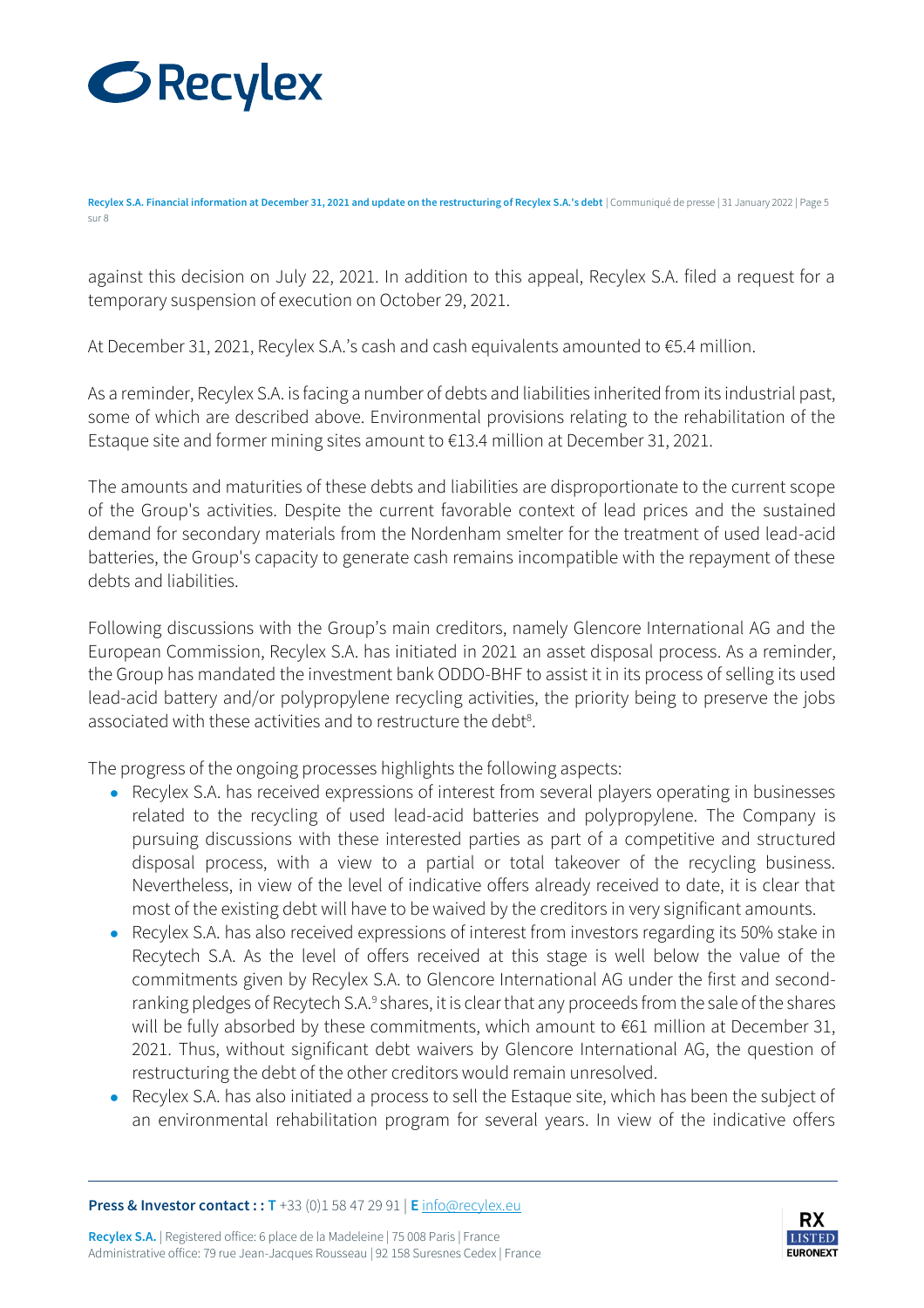

**Recylex S.A. Financial information at December 31, 2021 and update on the restructuring of Recylex S.A.'s debt** | Communiqué de presse | 31 January 2022 | Page 6 sur 8

received to date, a possible sale of the site with a third-party claimant mechanism ("mécanisme de *tiers demandeur*") <sup>10</sup> would enable a significant portion of the remaining remediation costs to be transferred to the buyer, but would not enable the company to participate in the repayment of the debt.

Recylex S.A.'s ability to continue as a going concern remains uncertain, given the highly uncertain outcome of the debt restructuring, which depends on the outcome of the planned asset disposals and the willingness of creditors to accept significant debt waivers. In the current state of cash flow forecasts, if no agreement is reached with creditors on a significant debt waiver, the consequences in terms of the payability of debts would mean that Recylex S.A. would have to declare its suspension of payments.

It should also be noted that the Company's heavy dependence on its almost sole customer, Nordenham Metall GmbH, makes Recylex S.A.'s business model very fragile.

For these reasons, the Company will not be in a position, in the short term, to close its annual and consolidated accounts as at December 31, 2021 and to publish its annual financial report as at December 31, 2021.

## **4. Changes in the composition of the Board of Directors of Recylex S.A.**

The Board of Directors of Recylex S.A. acknowledges the resignation of Mrs. Karin Lattwein from her position as Director.

### **5. Forecasted financial agenda**

• The Company will keep its shareholders informed of the dates of upcoming publications.

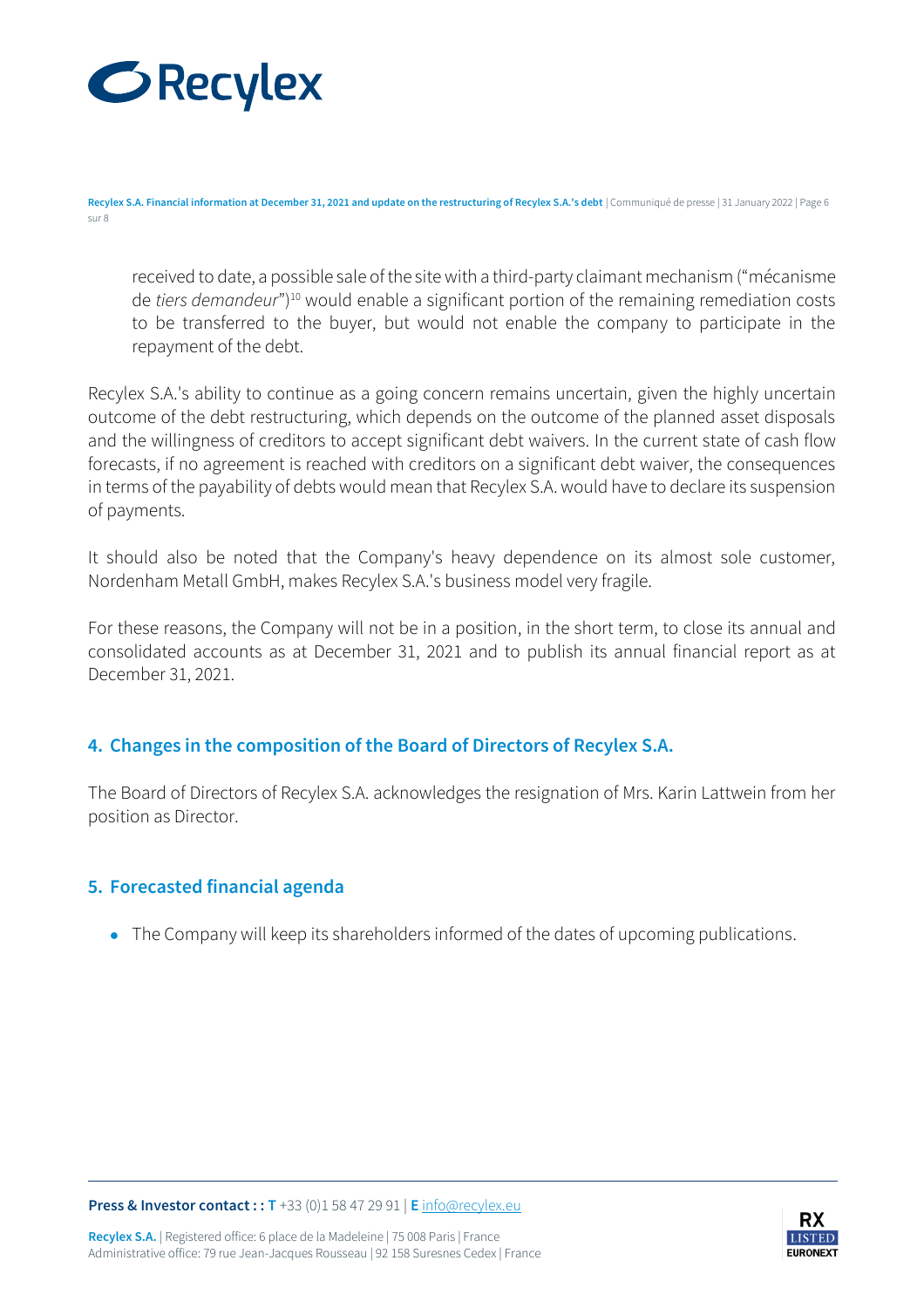# **GRecylex**

Recylex S.A. Financial information at December 31, 2021 and update on the restructuring of Recylex S.A.'s debt | Communiqué de presse | 31 January 2022 | Page 7 sur 8

*1 See press releases dated May 14, 2020 and May 20, 2020.*

*2 Namely: Weser-Metall GmbH, Harz-Metall GmbH, Norzinco GmbH and PPM Pure Metals GmbH as well as Recylex GmbH, C2P Germany GmbH and Recylex Grundstücksverwaltungsgesellschaft mbH.*

*3 See press release of April 30, 2020.*

*4 See press releases of April 28, 2021 and April 29, 2021 and Note 32.5.1.4 to the consolidated financial statements at December 31, 2020.*

*5 The maturity of this waiver may, however, be shortened by Glencore International AG if Recylex S.A. fails to satisfy the conditions of the waiver granted, namely the continued supply of Weser-Metall GmbH with secondary materials by Recylex S.A. and the successful completion of the restructuring process of Recylex S.A.'s financial and non-financial debt -see press release of April 28, 2021.*

*6 The nominal amount of the financial recovery clause is EUR 19.2 million, of which EUR 17.8 million is owed to Glencore International AG.*

*7 See press release of June 2, 2021.*

*8 See press release of July 29, 2021.*

*9 See Note 30 of the notes to the consolidated financial statements at December 31, 2020. The amount of €60.7 million includes the loan of €17.9 million, the debt under the better fortunes clause of €17.8 million and Glencore's financial contribution of €25 million under the 2016 financing agreement.*

*10 Article L. 512-21 du code de l'environnement.*

*Disclaimer: This press release is a non-official translation into English of the press release of the same date issued in French language and is provided solely for the convenience of English-speaking users. This press release should be read in conjunction with and construed in accordance with French law. Disclaimer: This press release may contain forward-looking statements that constitute either trends or objectives and should not be construed as forecasts of results or any other performance indicator. This information is by its nature subject to risks and uncertainties, as described in the Company's Annual Report available on its website [\(www.recylex.fr\).](http://www.recylex.fr/) More detailed information on Recylex can be found on its website [\(www.recylex.eu\).](http://www.recylex.eu/)*

## **Raw materials from urban mines**

The Recylex Group is a European specialist in the recycling of lead, zinc and polypropylene. For more information about the Recylex Group: [www.recylex.eu](http://www.recylex.eu/)